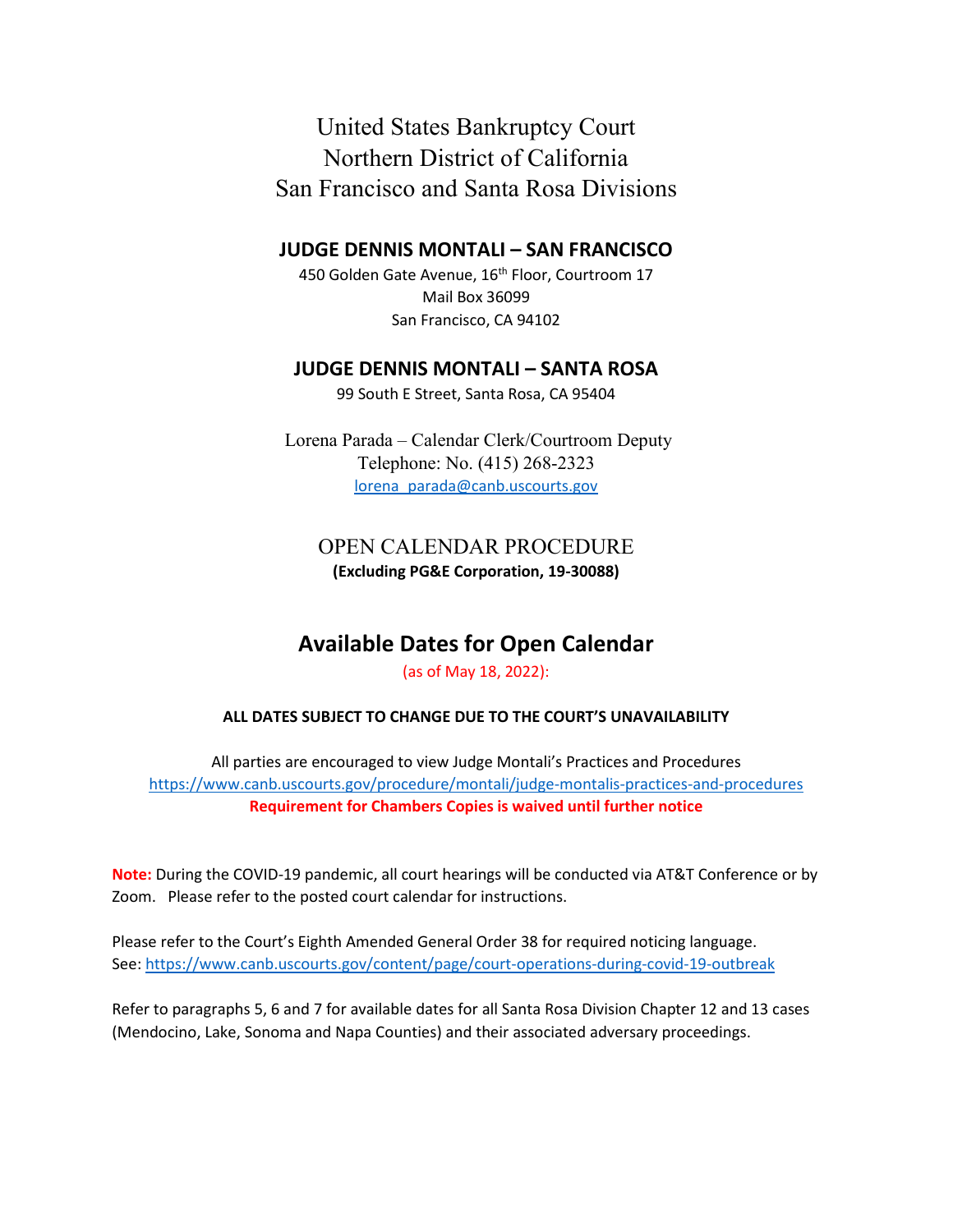#### **HEARINGS IN SAN FRANCISCO**

**1. SAN FRANCISCO: At 10:30 AM –** Final Accounts and Fee Applications for Chapter 7 and Chapter 11 cases; Law and Motion in **All** Adversary Proceedings, and Main Case Chapter 7 and Chapter 11 motions. **Refer to paragraph 2 for Relief from Stay motions in all chapters**. **Refer to paragraph 4 for Chapter 13 Main case motions (excluding Relief from Stay motions).** 

May 6, 13, 20, 27

June 3, 10, 17, 24

July 1, 8, 15, 22, 29

August 5, 12, 19, 26

September 2, 9, 16, 23, 30

**2. SAN FRANCISCO CASES:** Motions for Relief from Stay – Preliminary hearings in Chapter 7, 11 and 13. **Please note the hearing time change beginning in July 2022.**

June 2, 16, 30 **at 9:00 AM**

July 14, 28 **at 9:30 AM**

August 11, 25 **at 9:30 AM**

September 8, 22 **at 9:30 AM**

October 6, 20 **at 9:30 AM**

**3. SAN FRANCISCO CASES**: **At 1:30 PM** – Status Conferences in: Adversary Proceedings in Chapter 7, 11 and 13; Objections to Exemptions; Objections to Claims in Chapter 7 and 11. **Refer to paragraph 4 for Chapter 12 and 13 Objections to Exemptions and Objections to Claims.**

May 27 June 24 July 29 August 26 September 30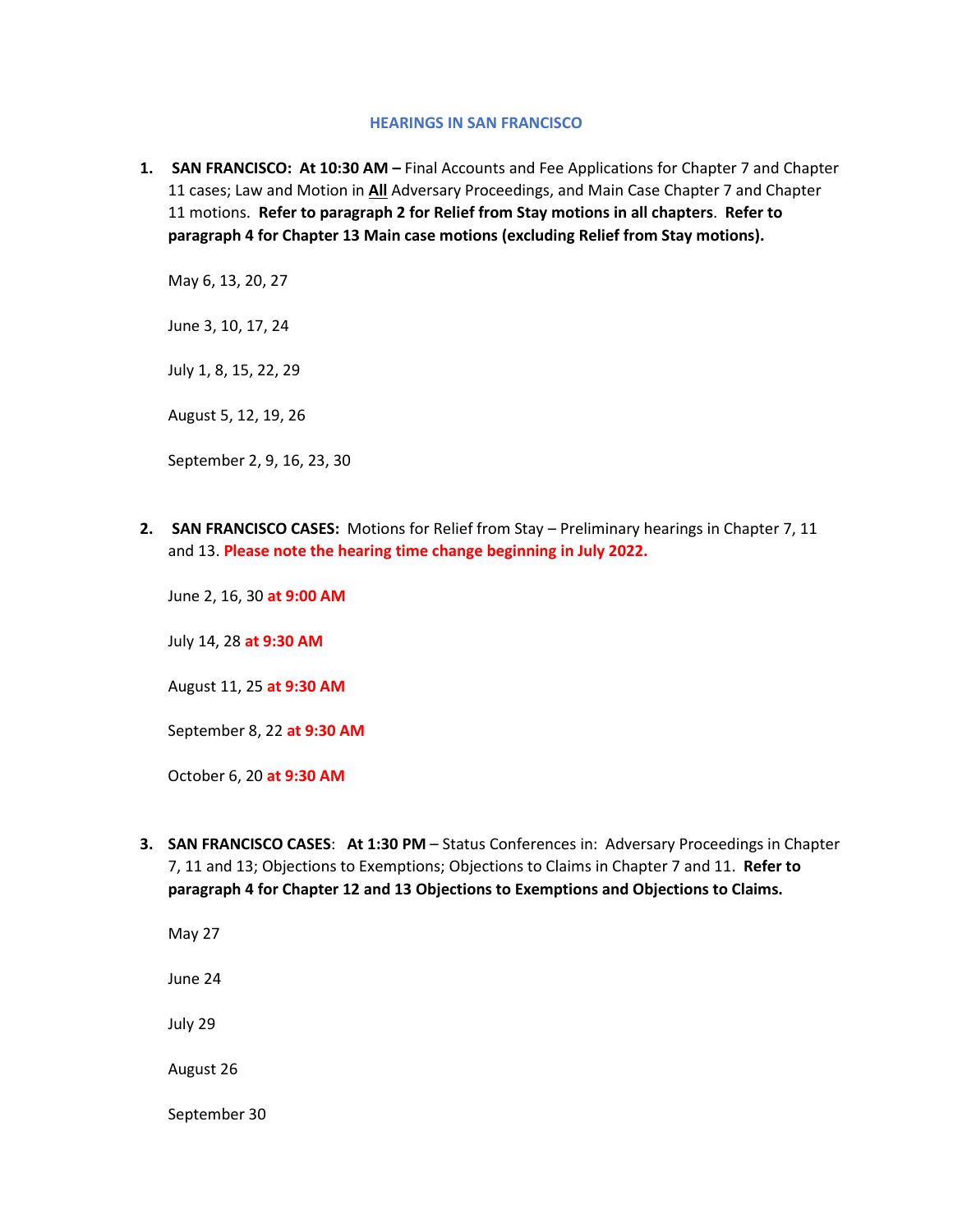**4. SAN FRANCISCO Chapter 13 calendar dates:** Confirmation List and the Post-Confirmation Dismissal Calendar at **9:00 AM**. Pre-Confirmation Dismissal Calendar, Motion to Value Liens and Contested Matter Calendar (main cases only) at **9:10 AM**. **Refer to paragraph 2 above for Relief from Stay motions. Please note the hearing time change for the following matters beginning in July 2022. Post-Confirmation Dismissal Motions will be heard at 10:00 AM. Pre-Confirmation Dismissal Motions and Contested Matters will be heard at 10:10 AM.**

June 15 July 20 August 17 September 21 October 19 November 16 December 21

#### **HEARINGS IN SANTA ROSA**

- **5. SANTA ROSA (Mendocino, Lake, Sonoma and Napa Counties)**: Confirmation List and the Post-Confirmation Dismissal Calendar at **9:00 AM**: Pre-Confirmation Dismissal Calendar, Motion to Value Liens and Contested Matter Calendar (main cases only) at **9:10 AM**. Chapter 12 matters at **9:20 AM**. **Refer to paragraph 6 below for Relief from Stay motions. Please note the hearing time change for the following matters beginning in July 2022. Post-Confirmation Dismissal Motions will be heard at 10:00 AM. Pre-Confirmation Dismissal Motions and Contested Matters will be heard at 10:10 AM. Chapter 12 matters will be heard at 10:15 AM.** 
	- June 8 July 13 August 10 September 14 October 12 November 9 December 14